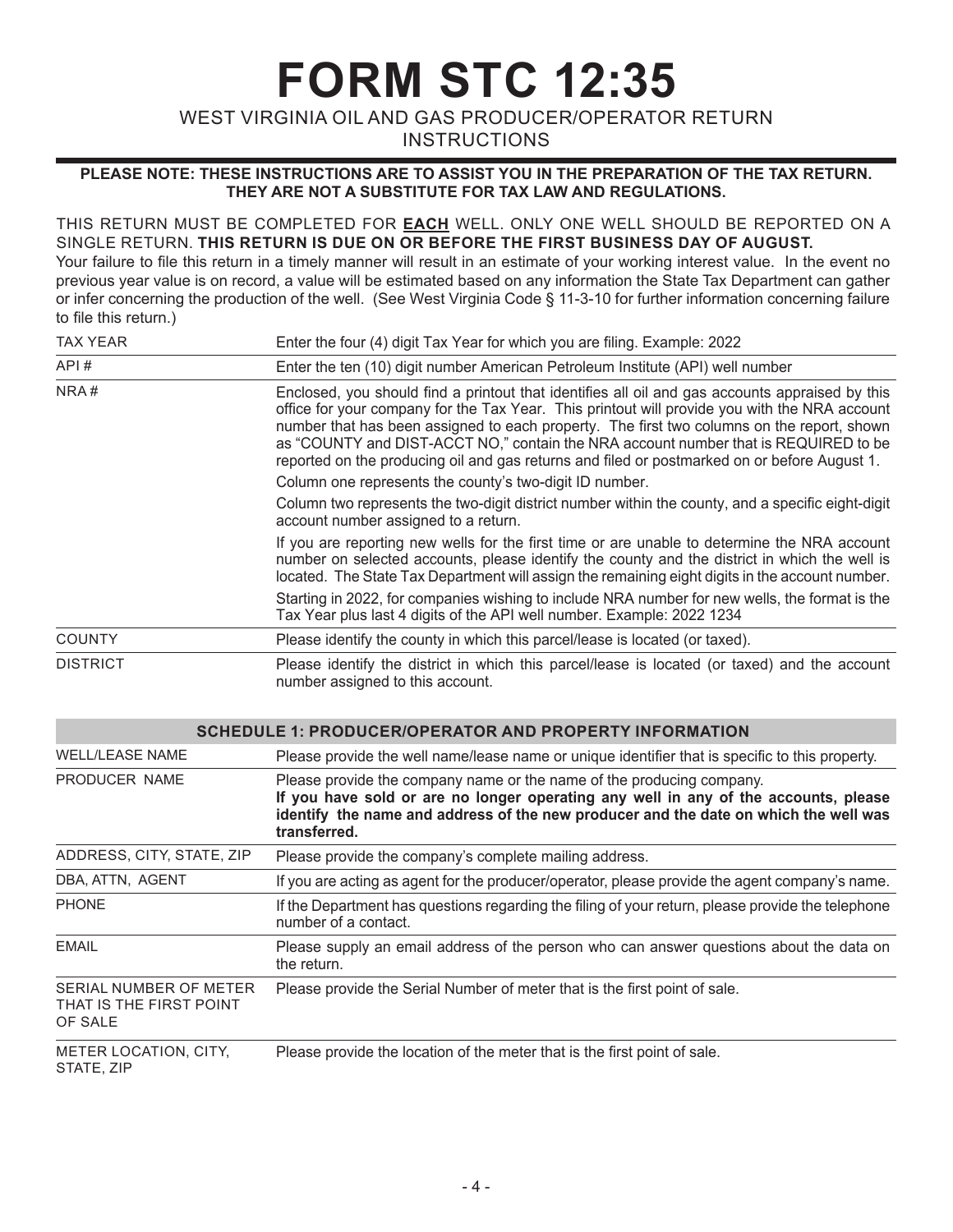| <b>SCHEDULE 2: PRODUCTION INFORMATION</b>                                                                                                                                    |                                                                                                                                                                                                                                                                                                                                                                                                                                                                                                                       |  |
|------------------------------------------------------------------------------------------------------------------------------------------------------------------------------|-----------------------------------------------------------------------------------------------------------------------------------------------------------------------------------------------------------------------------------------------------------------------------------------------------------------------------------------------------------------------------------------------------------------------------------------------------------------------------------------------------------------------|--|
| Complete this section for the Previous calendar year.<br>For example, the Tax Year 2022 form, sent on August 2, 2021, will reflect the well data for the calendar year 2020. |                                                                                                                                                                                                                                                                                                                                                                                                                                                                                                                       |  |
| 1. WELL STATUS                                                                                                                                                               | Check the status of the well as                                                                                                                                                                                                                                                                                                                                                                                                                                                                                       |  |
|                                                                                                                                                                              | (A) Active<br>(P) Plugged prior to July 1 of the current year<br>(S) Shut in or volumes not sold for the entire past calendar year<br>(E) Enhanced for an oil well involved in enhanced recovery<br>(Z) Horizontal Marcellus/Utica<br>(L) Horizontal other than Marcellus/Utica or Coalbed Methane<br>(M) Vertical Marcellus/Utica<br>(C) Vertical Coalbed methane<br>(B) Began production after being shut-in the previous year<br>(F) Flat rate royalty<br>(H) Home use ONLY (no income reported or royalties paid) |  |
| 2. IF PRODUCING NGLS,<br><b>SELECT ONE</b>                                                                                                                                   | If producing NGLS, indicate which type of NGLS are being produced                                                                                                                                                                                                                                                                                                                                                                                                                                                     |  |
|                                                                                                                                                                              | Ethane<br>Propane<br><b>Butane</b><br>Isobutane<br>Pentane                                                                                                                                                                                                                                                                                                                                                                                                                                                            |  |
| 3. INITIAL PRODUCTION DATE                                                                                                                                                   | List the initial year that this well began producing. If unavailable or unknown, leave blank.                                                                                                                                                                                                                                                                                                                                                                                                                         |  |
| 4. TOTAL BARRELS OF OIL<br>OR MCFS OF GAS OR<br><b>NGLS</b>                                                                                                                  | Under the OIL Column, list the total rounded production in BBLs for each identified well.<br>Under the GAS Column, list the total rounded production in MCF for each identified well.<br><b>DO NOT USE DECIMALS.</b>                                                                                                                                                                                                                                                                                                  |  |
| 5. TOTAL RECEIPTS<br>PER RESOURCE *                                                                                                                                          | Under each column, for the indicated resource, list the total gross receipts received (field line<br>receipts) for the calendar year. ROUND TO NEAREST WHOLE DOLLAR.                                                                                                                                                                                                                                                                                                                                                  |  |
| <b>6. TOTAL EXPENSES</b><br>PER RESOURCE                                                                                                                                     | Under each column, for the indicated resource, list the total expenses for the calendar year.<br>ROUND TO NEAREST WHOLE DOLLAR.                                                                                                                                                                                                                                                                                                                                                                                       |  |
| 7. WORKING INTEREST<br><b>RECEIPTS PER</b><br>RESOURCE*                                                                                                                      | Under each column, for the indicated resource, list the working interest oil receipts<br>received for the calendar year (total receipts minus royalties/overriding royalties paid).<br>ROUND TO NEAREST WHOLE DOLLAR.                                                                                                                                                                                                                                                                                                 |  |
| 8. PRODUCING FORMATION/<br><b>PLAY</b>                                                                                                                                       | Please provide all producing formation(s), or subsurface strata from which this production<br>occurred. If coded or abbreviated, please provide an explanation sheet to the Department.<br>If Marcellus, list whether horizontal or vertical. FAILURE TO FILE THIS INFORMATION<br>WILL RESULT IN THE LOWEST DECLINE RATE BEING USED, THUS PRODUCING A<br>HIGHER APPRAISAL. RETURNS NOT NOTED WILL BE ASSUMED TO BE VERTICAL.                                                                                          |  |
| 8. DAYS IN PRODUCTION                                                                                                                                                        | Only supply the days in production for:<br>(a) wells with an initial production date during calendar year 2020 (and wells sold or bought<br>during the calendar year) or<br>(b) wells which were shut-in or non-producing during calendar year 2019 and began<br>reproduction during the calendar year.                                                                                                                                                                                                               |  |

**DO NOT DEDUCT ANY OPERATING EXPENSES OR ANY DEDUCTIONS CLAIMED ON SEVERANCE, INCOME AND/OR PROPERTY TAX, OR OTHER RETURNS. BE SURE THAT YOU ARE REPORTING ALL PRODUCTION FROM YOUR WELL. THIS INCLUDES ALL BY-PRODUCTS SUCH AS PROPANE, BUTANE, ETC.**